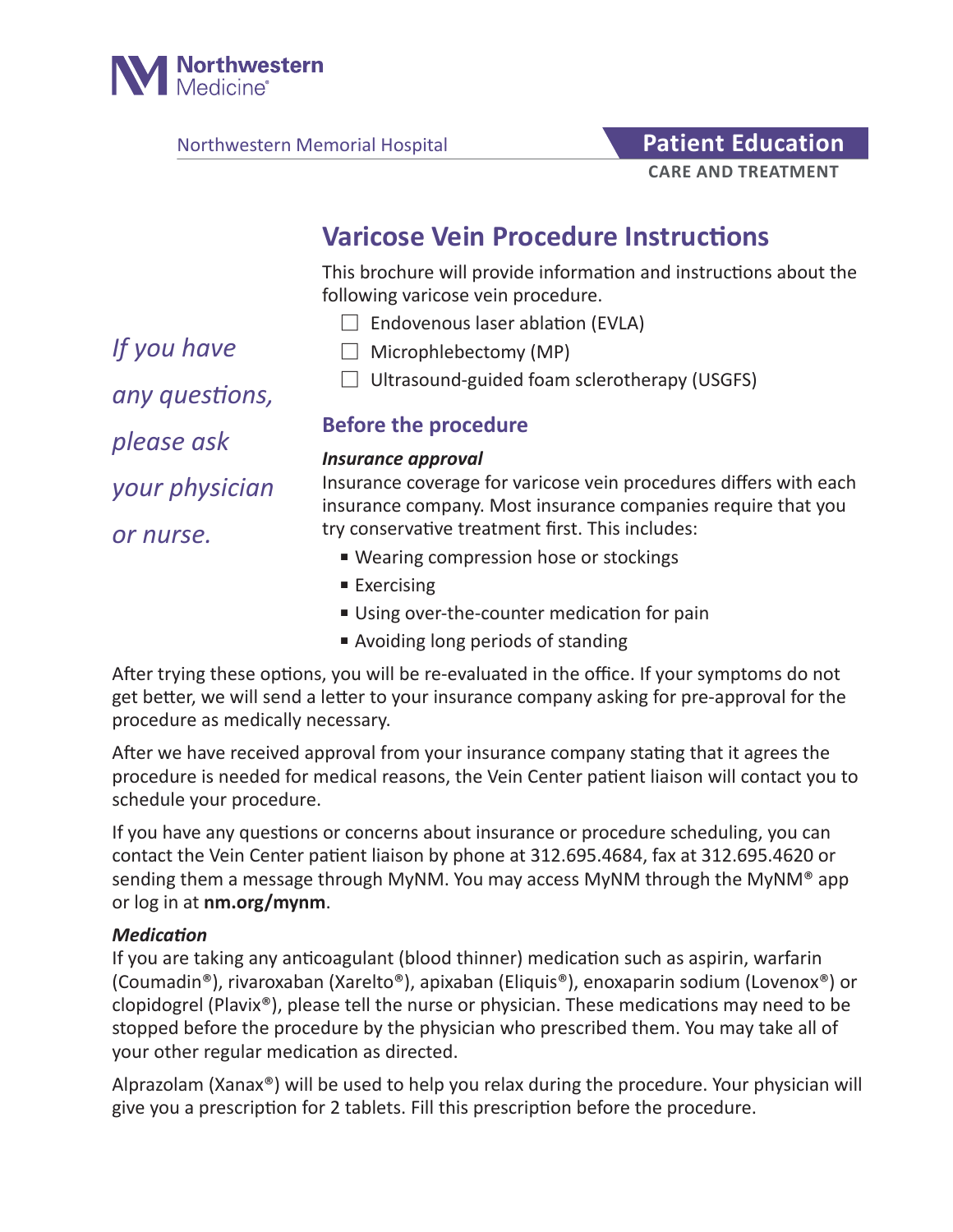Naproxen sodium (Aleve®) will be used to lessen pain and leg inflammation after the procedure. You will start this medication after the procedure. The anti-inflammatory effect is important for healing. Purchase a bottle of naproxen sodium or Aleve from any drugstore and bring it with you to the procedure.

Your physician may prescribe ibuprofen or celecoxib (Celebrex®) instead of naproxen sodium, as needed. If you are unable to take NSAIDs or already taking an antiinflammatory medication, please tell the nurse or physician.

#### *Compression stockings*

You will need to bring a pair of thigh-high compression stockings with you to the procedure. Compression stockings come in different compression levels. Your physician will let you know the type you will need for the procedure.

 $\Box$  20 to 30 mmHg (firm)

 $\Box$  30 to 40 mmHg (extra firm)

# **Day of the procedure**

The procedure will be done at:

Northwestern Medicine Vein Center 675 North Saint Clair Street, 19-150 Chicago, Illinois 60611

You should arrive 30 minutes before your scheduled procedure time.

#### *What to wear*

Wear comfortable, loose-fitting clothing. Bring your thigh-high compression stockings with you. If you forget your stockings, you may purchase them when you arrive.

#### *Medications*

Take your regular medications as directed by your physician.

Take 1 tablet (0.5 mg) of Xanax 1 hour before your scheduled procedure time. Bring the second tablet with you.

#### *Driving*

The procedure will be done under local anesthesia (numbing medication), but you will also be given medication to help you relax. Please arrange for a ride to and from the hospital. **Do not drive after you take the Xanax and for the rest of the day after the procedure.**

#### *Diet restrictions*

Avoid caffeine until after the procedure. You may have a light breakfast or lunch before your procedure.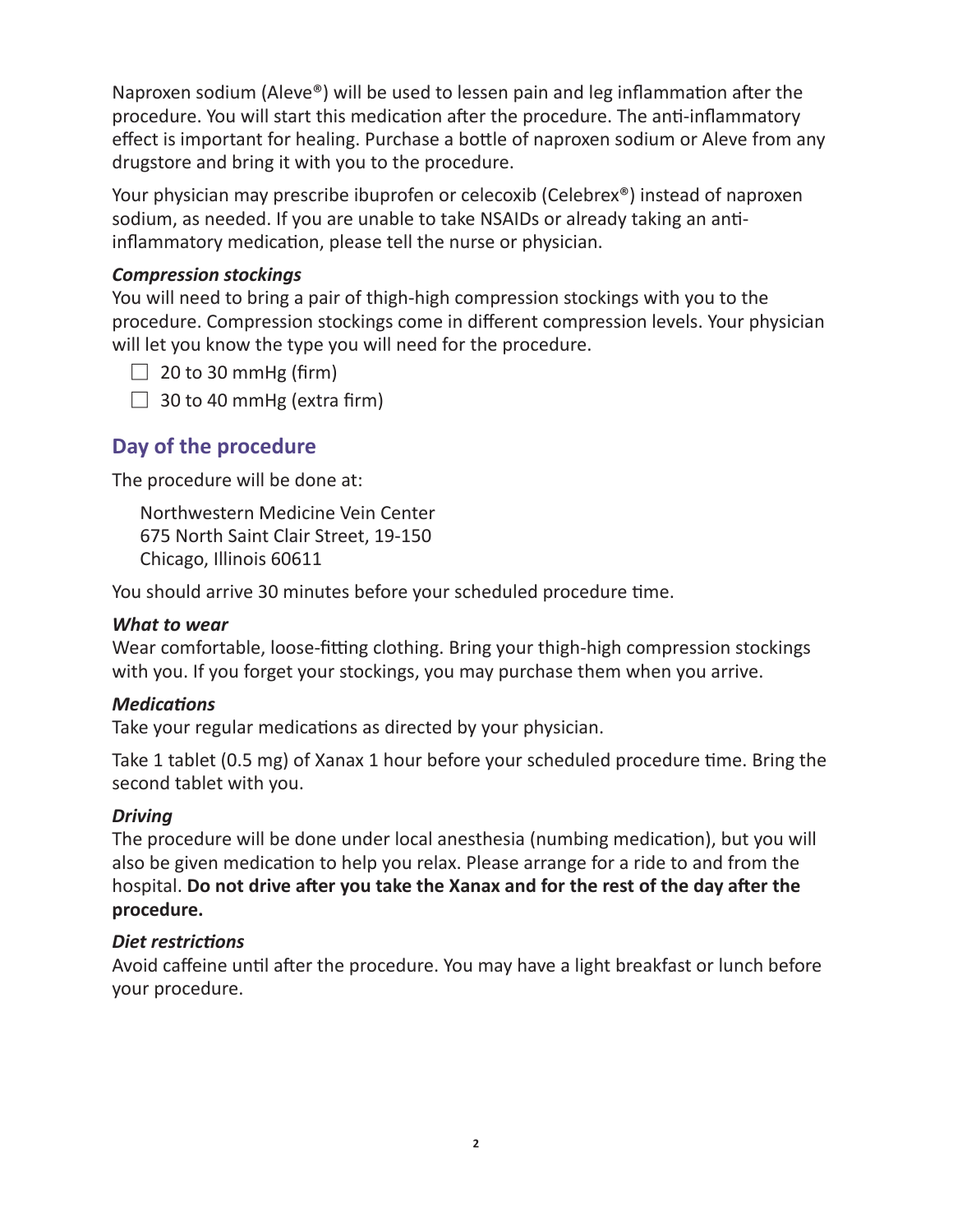# **After the procedure**

# *Activity*

- **Do not drive for the rest of the day after the procedure.** The Xanax may make you drowsy.
- Walking and light activity are encouraged
- Do not do strenuous activities and exercises for 2 weeks.
- Try to keep your legs elevated when you are sitting. This can help lessen swelling and discomfort.
- Do not lift, push or pull more than 15 pounds for 2 weeks.
- Taking a shower is OK after 24 hours. To prevent infection, do not bathe in a tub, swim or soak in water for 2 weeks after the procedure.

If you plan to travel by airplane after the procedure, discuss this with the nurse or physician. You will not be cleared to travel by air until you have seen the physician for your 1-week follow-up visit.

#### *Medication*

It is important to take the medication prescribed to you for lessening pain and leg inflammation after the procedure. Take this medication even if you do not have pain. The anti-inflammatory effect is important for healing. If you are taking naproxen sodium or Aleve, take 1 tablet (220 mg) with food 2 times a day for 2 weeks. For other prescribed medications, follow the instructions given to you by your physician.

#### *Compression stockings*

Wear the thigh-high compression stockings for **2 to 3 weeks**, as directed by your healthcare provider.

- Week 1 Wear them day and night, only taking them off 1 to 2 times per day to shower.
- Weeks 2 and 3 Wear them during the day. You may take them off at bedtime.

# *Bandages*

Leave all bandages and compression stockings in place for the first 24 hours after the procedure. You can remove the bandages and the stockings after 24 hours to shower. Do not remove the Steri-Strips® (tape strips) if you have them on your incisions. The Steri-Strips will fall off on their own within 7 to 10 days. After you have dried your legs completely, put the compression stockings back on. There is no need to apply new bandages.

# *What to expect*

As your legs heal, you may notice discomfort such as tightness, a pulling sensation or hypersensitivity (being very sensitive to touch). You may also develop hard or lumpy, cord-like areas on your legs. Bruising is also normal. You may apply a warm pack to areas of discomfort for 20 minutes, 2 to 3 times per day.